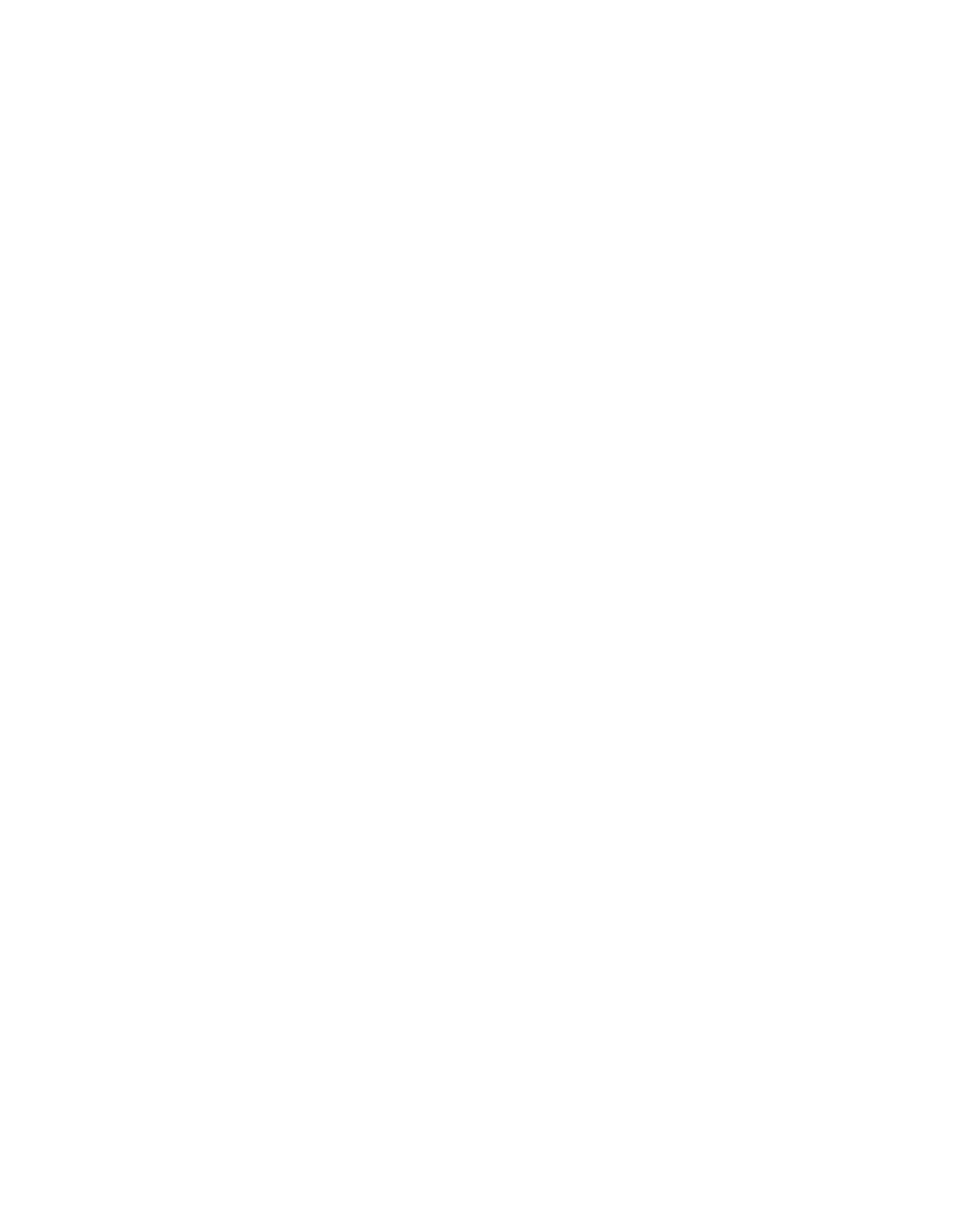

Since 2017, the PEOST project has provided training and technical assistance to over 4,100 victim service agencies, workforce development providers, and employers, building sustainable local collaborations and the capacity of these agencies to provide trauma-informed, survivor-centered opportunities for economic empowerment and stability.

- $\checkmark$  Developed 12 local victim service/workforce development/employer collaborations across 10 cities/ states;
- $\checkmark$  Supported the development and expansion of economic empowerment services at 155 victim service agencies;
- $\checkmark$  Provided guides, training tools, and other resources accessible to over 400 Office for Victims of Crime grantees that provide services to over 10,000 survivors of trafficking a year;
- $\checkmark$  Hosted 45 trainings and peer learning events for v ictim service providers and workforce programs.



*"[The Institute] has been one of the most valuable conference experiences I have had! Thank you! We have been able to take our experience and the group activity and implement a workforce empowerment program for survivors (we already picked a date to start!) The passion and dedication of the FUTURES team is so prevalent also."* 

*"The support through this series was exactly what I needed. Thanks for this opportunity to learn and share."*

*- 2021 Peer Learning Series Participant*

*- 2019 Institute Participant* 

*"As an employer, this helped me better understand the challenges faced by the programs we have partnered with."*

*Through collaboration with our team during this conference, we have been able to join multiple agencies in our city in order to create a program to empower survivors within their workforce. Bringing the agencies into the same environment. We have been able to extend more resources to survivors that we may not have been able to do. Thank you so much!!* 

*- 2019 Institute Participant*

*- 2019 Institute Participant*

*"The [peer learning] series gave me new energy and motivation. It has been very affirming to hear about the similar challenges other programs have faced in doing this work. I've been*  reminded to be creative and veer from traditional frameworks, even internally. I intend to *incorporate some of the ideas inspired by our conversations to do more program planning."* 

*- 2021 Peer Learning Series Participant*